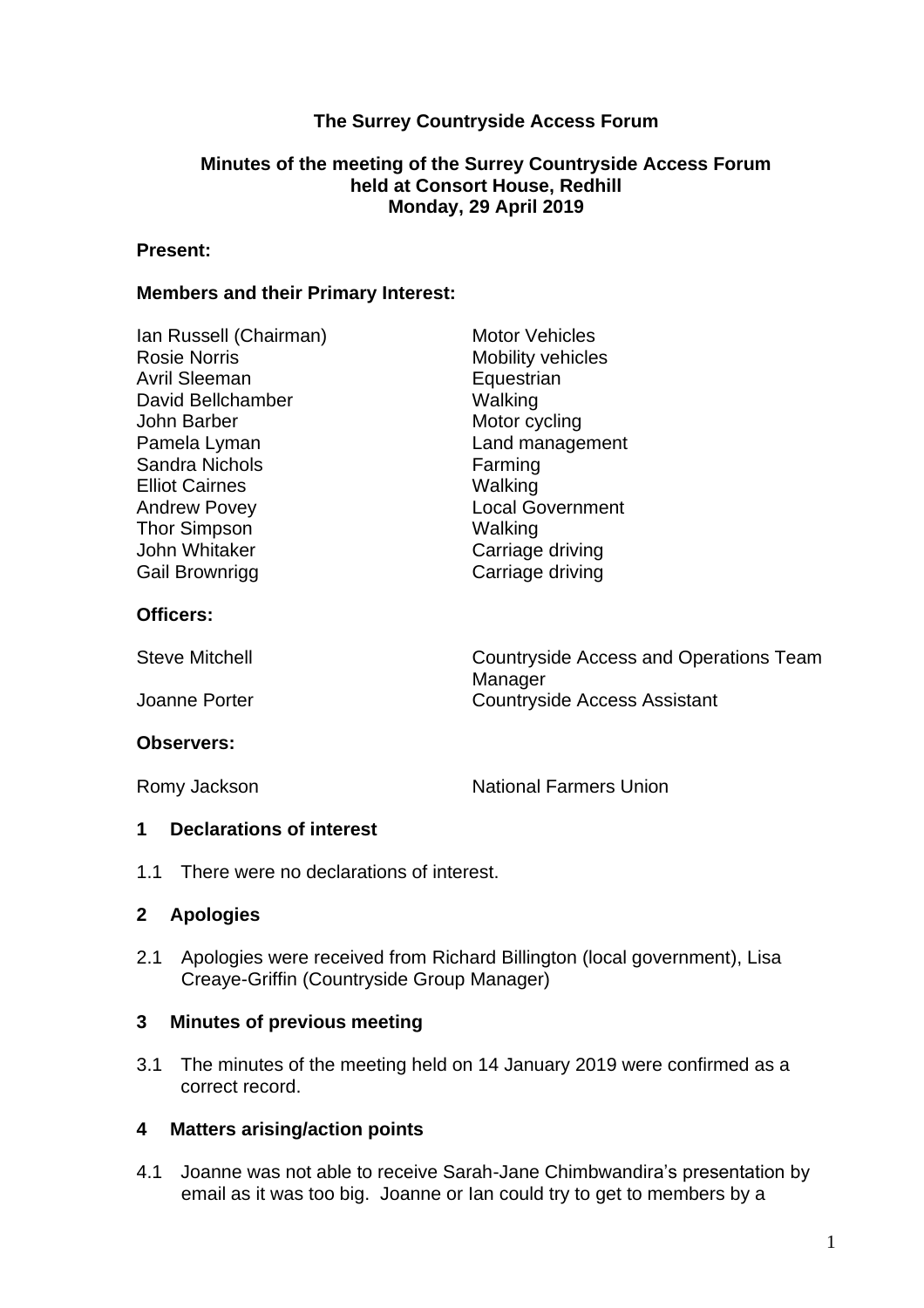different method if required. Members decided that they were OK not to receive it.

4.2 Ian went to meet Hugh Broom on his farm (Sonds Place Farm) between Westcott and Dorking and had an interesting visit looking at all the rights of way on the farm and how access is managed. Hugh Broom has managed to separate the rights of way from the working farm by diverting a footpath away from his farmyard and then upgrading it to bridleway. Ian asked if the members would like him to come to the SCAF to talk about the issues he has faced.

**Action** Ian to ask Hugh Broom if he would like to give a talk to the Surrey Countryside Access Forum at a future meeting.

- 4.3 Ian asked if there were any volunteers willing to be nominated as vice-chair. There were no volunteers so the SCAF will carry on without a vice-chair for the time-being.
- 4.4 Ian attended the MoD Liaison group meeting and reported that there has been a complaint about gates to the fenced off areas of MoD being kept locked when there is no training going on, which is when they are supposed to be open. A cycling group called TAG (Trail Action Group) has written to the Secretary of State for defence about the issue. There is also seems to be a problem with other groups using the areas not re-opening the gates after use. The MoD has investigated and found that this is generally not the case. However, training areas can be booked out by MOD units for whole days or nights and may not use it for the entire time. The MOD will continue to ensure that gates are kept open when there is no training booked.
- 4.5 Ian also reported that the MoD is rewriting the byelaws and the group received a presentation from the company that is writing them. The new byelaws will be very similar to before and will be consulted on once they have been written. Cyclists have no right of access at the moment under the current byelaws but have been allowed access. Ian said that unfortunately some cyclists feel that they have a total right to access the areas and some have been cutting locks on gates and causing other damage. This could have a negative impact on all users as it could make the MoD less willing to allow access.
- 4.6 The MoD are also looking at opening up new bridleway access. Avril said that Sandra Smith from the British Horse Society has been working on this with the MoD.
- 4.7 Ian said that there is a question about a circular route that would involve the Basingstoke Canal towpath. It appears that there is no right for horses to access the towpath, but cyclists are permitted, although they don't have a right. Gail said that the towpath needs to be dedicated or a permissive route created.
- 4.8 Gail suggested creating a parallel /adjacent route for horse riders along the canal next to the towpath.

**Action –** Avril to contact Sandra Smith and find out how far planning for the Pirbright circular route has got and the status of the towpath.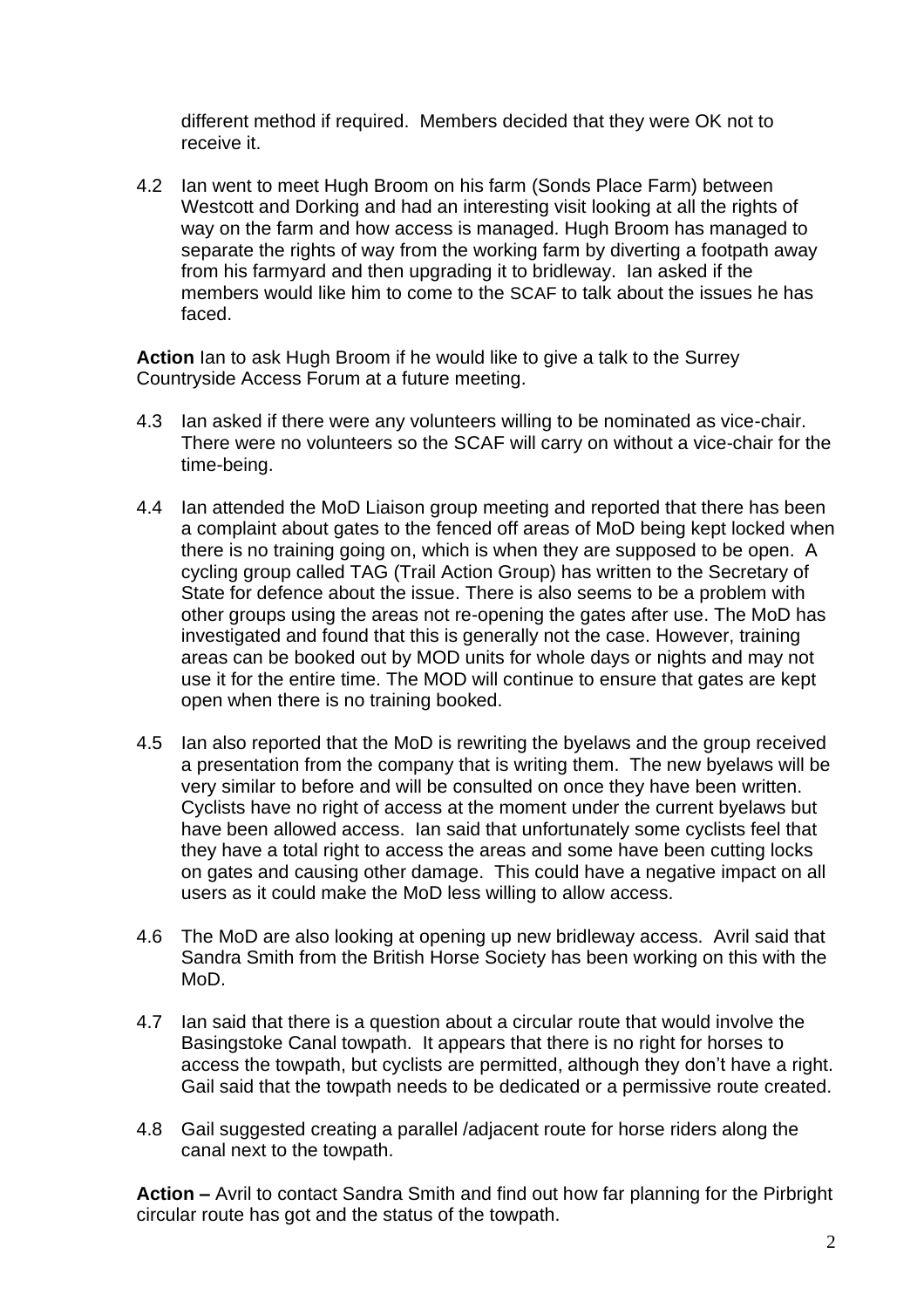- 4.9 There was a workshop for the Guildford Greenway last Friday to discuss a potential cycle route between Guildford and Godalming. There is money for a feasibility study, and they are looking at potential routes. It is still in the early stages and it will be consulted on when ready.
- 4.10 Ian and Gail attended the Surrey Hills Byways Working Group. Gail said that Countrywatch is looking to restart itself. Gail suggested getting a police officer from Countrywatch to a SCAF meeting.
- 4.11 Gail said that the Mole Valley Rural Crime Engagement Meeting is being held on 8th May. Gail is attending and members suggested topics such as flytipping, illegal access, poaching, aggressive dogs, arson, illegal / antisocial off road driving and mountain biking, and metal detectorists for her to raise.
- 4.12 Ian said that the police are taking illegal access seriously. They have three scramble bikes, but they are not being used at the moment. John said that the police are holding an event in May at three sites to raise awareness of the law in relation to the use of byways, and to let users know that the police are watching out for illegal use.
- 4.13 John said that he is a member of the Trail Riders Fellowship (TRF) and it promotes the legal use of byways by motor cycles, and it has a Code of Conduct for members to follow.

**Action –** Gail to draft a letter to the Surrey Police and Crime Commissioner to support the use of the scramble bikes to deter illegal use of byways and associated trespass.

**Action –** Invite Hollie Iribar, Surrey Police's wildlife and rural coordinator to a SCAF meeting

**Action –** John said he will contact the TRF and ask them to support the letter to the Surrey Police and Crime Commissioner.

- 4.14 Joanne sent the letter that Avril drafted for the Secretary State for Environment regarding the 2026 cut-off.
- 4.15 Ian apologised for changing the wording of the letter which inadvertently changed the meaning of one of the sentences.
- 4.16 Andrew suggested sending a copy of the letter to all county councillors. Mike Goodman who is the Cabinet member for Environment meets Michael Gove who is the Secretary of State regularly. Andrew also suggested sending a copy to the chief executive of all the districts and boroughs in Surrey and all the Surrey MPs.

**Action** – Joanne to send a copy of the letter around to the people suggested above.

**Action –** Joanne to see if the letter can be uploaded to Huddle so members of other LAF's nationally can see a copy.

4.17 Gail suggested sending some more details about the SCAF around with the letter to raise the profile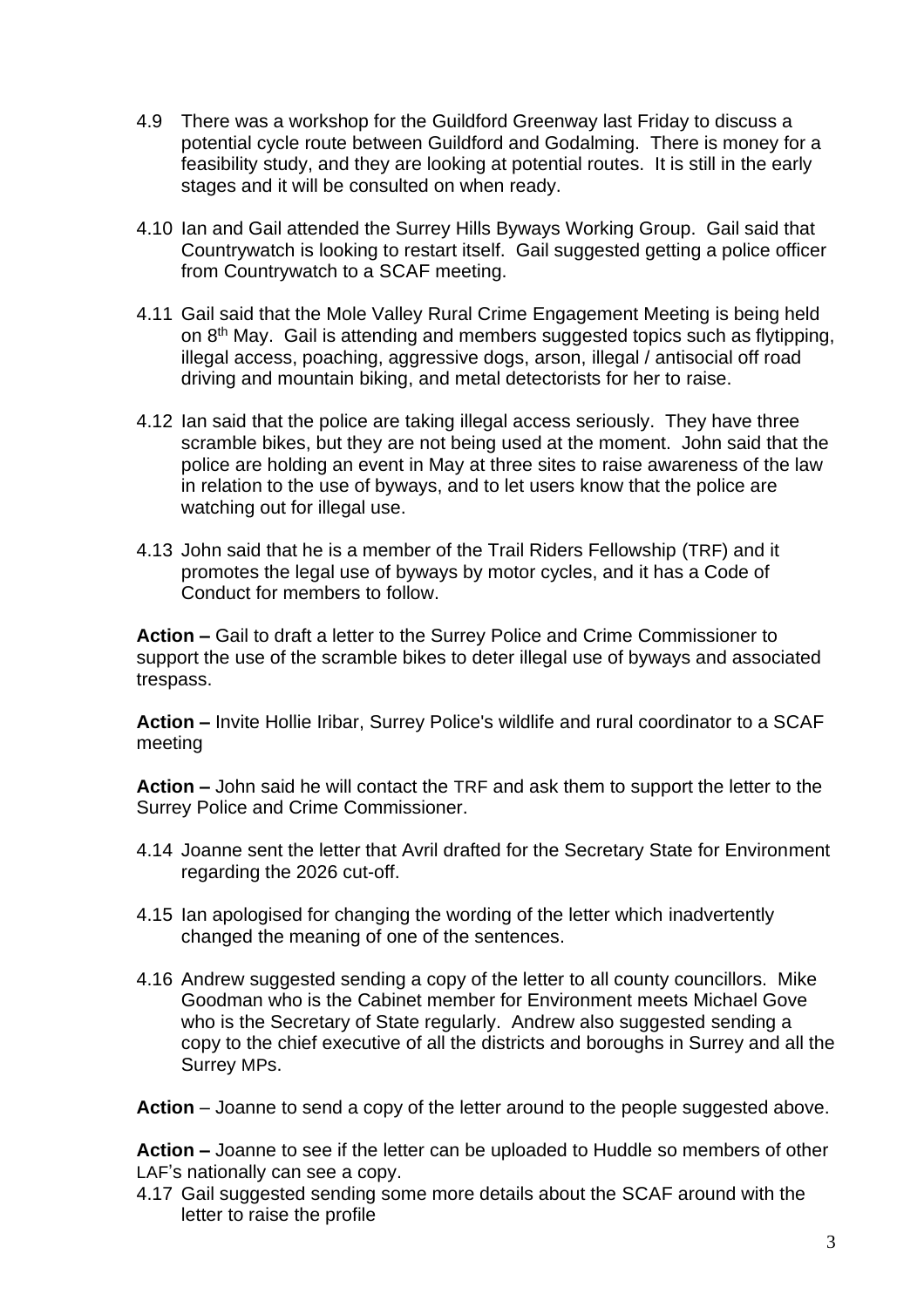- 4.18 John W suggested raising the cut-off at a national level such as the LAF Conference.
- 4.19 Sandra asked about the process of claiming routes. Steve said that an application for a route can be made on documentary evidence, but it does need to be investigated, and the application can be objected to and end up at a Public Inquiry. There is a waiting list for applications and the countryside access team is currently confirming one or two a year. Each claim can take up to 3 years to investigate.
- 4.20 Pamela asked about the list of 91 gaps in the Rights of Way network in Surrey that Avril and other members of the SCAF identified several years ago. Pamela is concerned that the list could lead to extra liability for landowners where the suggested gaps are.
- 4.21 Steve said that the regulations for the 2026 cut-off have not actually come out yet, so no-one really knows the details.

## **5 Matters dealt with since the previous meeting**

5.1 The forum sent a letter to the Secretary of State for Environment, Food and Rural Affairs regarding the 2026 cut-off for claiming rights of way.

## **6 Rights of Way Definitive Map training session**

6.1 This item has been deferred to a subsequent meeting as Dan Williams was unable to attend the meeting.

### **7 Surrey County Council Countryside Estate Strategy**

- 7.1 Pamela attended two workshops relating to the Countryside Estate Strategy
- 7.2 Pamela felt that the Sandford Principle wasn't being applied fully when the options for the Countryside Estate were being considered.
- 7.3 Pamela felt it was inappropriate to ask user groups how the countryside could be developed, and that some of the suggestions were very inappropriate.
- 7.4 She disagreed with suggestions that loss of biodiversity on the countryside estate caused by increasing public access could be offset on private land through the Surrey Nature Partnership's Natural Capital approach.
- 7.5 Pamela felt that increasing public access could lead to increased fires, the spread of disease and have a negative impact on neighbours and neighbouring communities.
- 7.6 Pamela felt that Surrey County Council was just trying to make money out of the Countryside Estate.
- 7.7 Ian explained the background to the consultation and workshops and the fact that the Countryside Estate does need to be self-funding due to the budget cuts.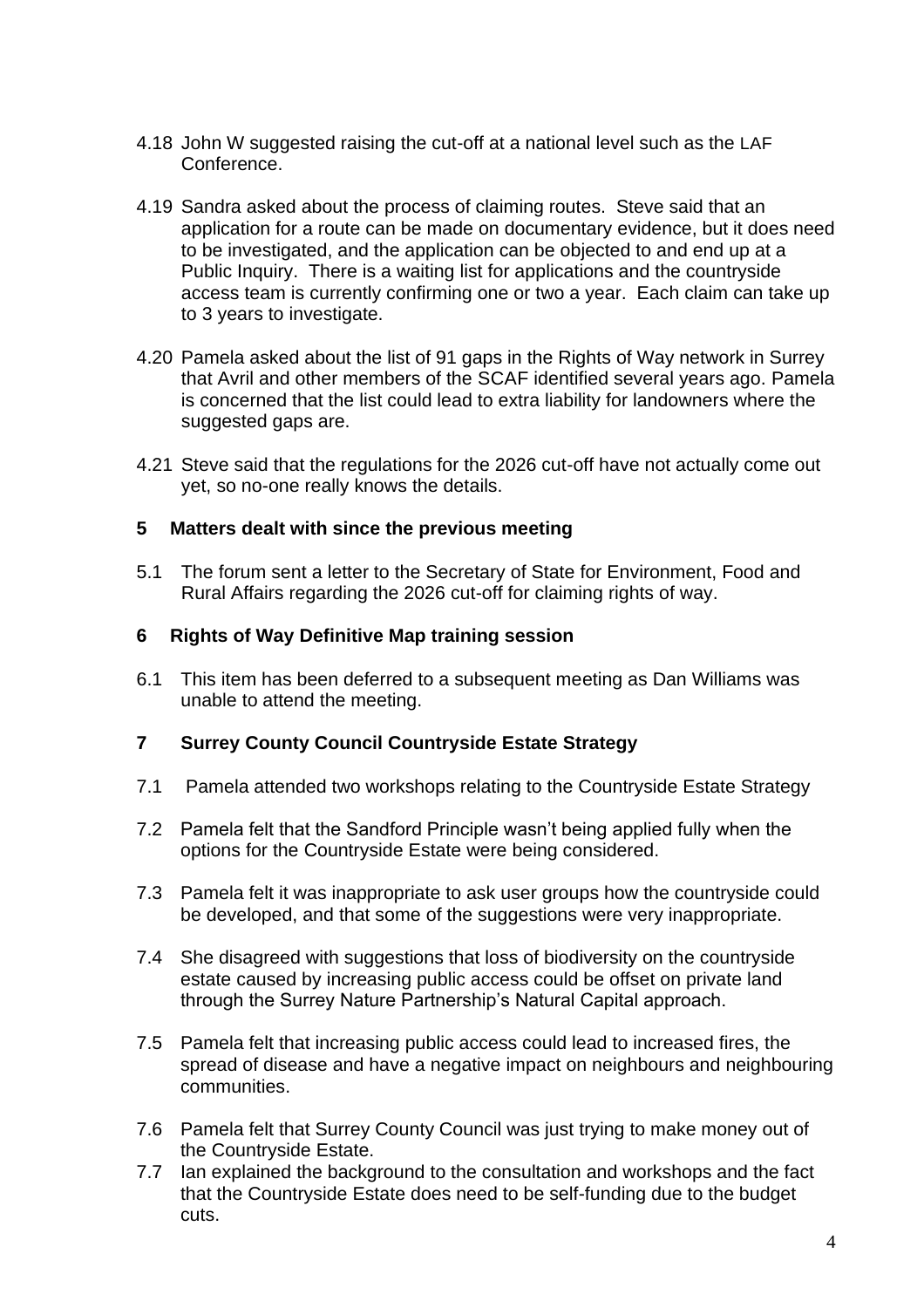- 7.8 Ian said that the Sandford Principle applies only if there is a conflict between development and protection, in which case protecting the flora and fauna should take priority. (It states: "Where irreconcilable conflicts exist between conservation and public enjoyment, then conservation interest should take priority.")
- 7.9 Steve said that the Countryside Estate is a large amount of land, and that there is no revenue funding for the Countryside Estate in the next financial year, so it does need to be self-funding. The county council gave the SWT £1.2 million a year at the beginning of the contract and next year it will be £0.
- 7.10 The county council and SWT are looking at income from properties etc. as a way to plug the gap.
- 7.11 The workshop was a way of asking users to suggest ways to make the countryside estate self-sufficient.
- 7.12 Avril said that the impact of Foot and Mouth disease made Surrey County Council realise how important access to the countryside and tourism is to the local economy and what an asset the Countryside Estate is.
- 7.13 The impact of increased visitors on the countryside has been recognised through schemes such as that associated with the Thames Basin Heaths Special Protection Area (SPA) where new green space has to be created as part of a development to protect sites that are part of the SPA.
- 7.14 Avril said that if there is no money, then it needs to be raised to maintain the countryside in some way.
- 7.15 Avril also said that the increase in visitors to the Surrey Hills has had a negative impact on other users and causes damage to sites.
- 7.16 The Natural Capital Investment Plan that is being operated by the Surrey Nature Partnership is looking to raise money from developments and mineral exploration that could be controversial.
- 7.17 Andrew said that it is not surprising given the county council's financial position that the countryside estate should have to pave its way, and it is reasonable to include introducing car parking charges as part of this.
- 7.18 Steve said that the strategy is in a rough draft at the moment, and that it should go to cabinet in June.

### **8 Surrey County Council update**

- 8.1 Steve said that the county council is undergoing another restructure into a commissioning and delivery structure.
- 8.2 The Environment Service had a new structure in place on 1 April. Countryside and Waste has been combined and Steve now reports to Richard Parkinson who was previously Head of Waste.
- 8.3 The next phase is to see what parts of the service fits into a delivery role, and what part fits into a commissioning role.